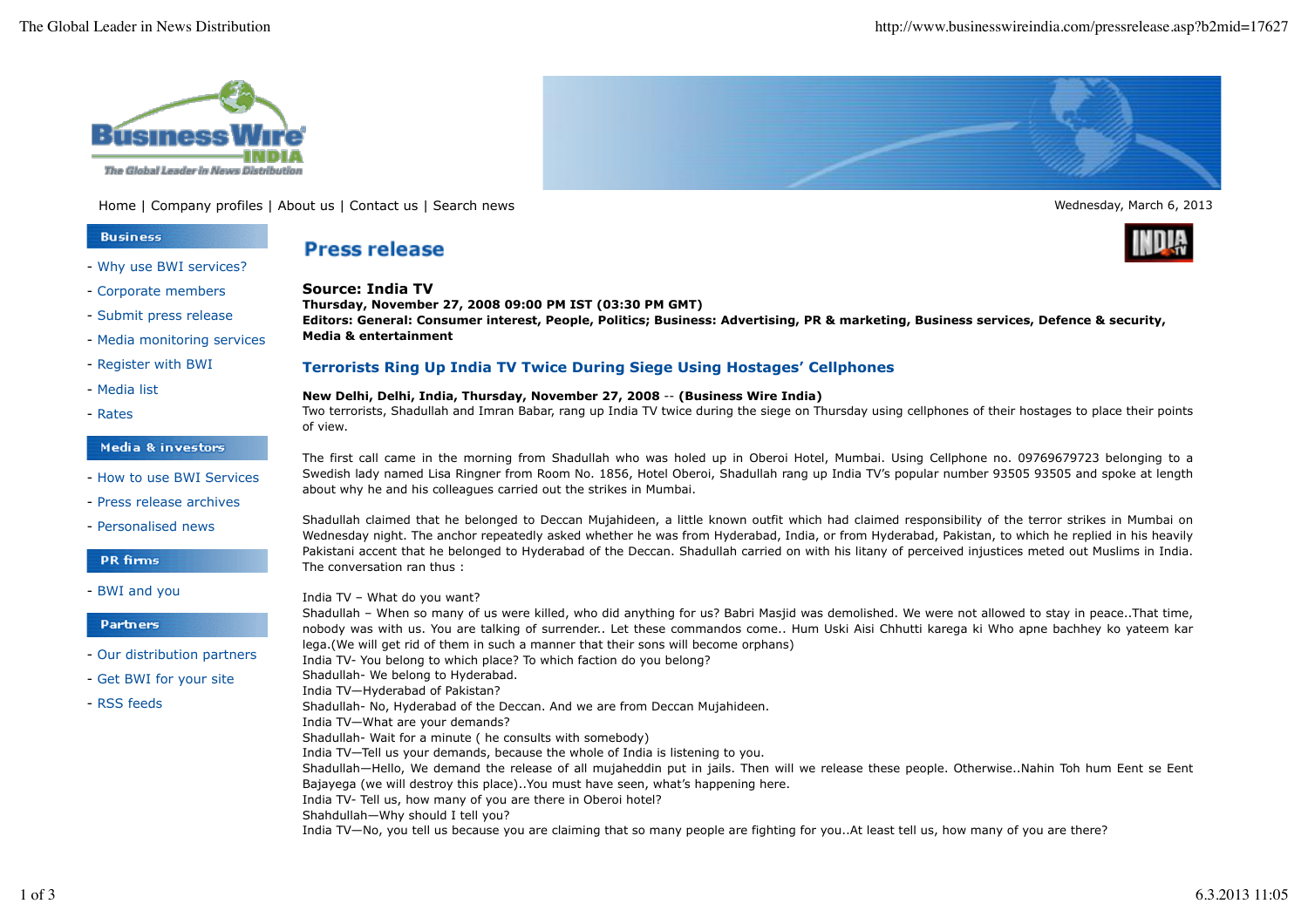Shadullah – Hum saath hain (We are seven)..saath (seven) India TV- You are seven there in Oberoi Hotel?

Shahdullah—Yes

India TV—Do you have the single demand that all mujaheddin arrested be released.. or do you have any other demand?

Shahdullah - Yes, release them, and we, the Muslim who live in India, should not be harassed.. Things like demolition of Babri Masjid and killings should stop.

India TV—Shahdullah, we want to tell you that you are yourself a citizen of India.. You yourself say that you belong to Hyderbad. Don't you have love for your own country.. your own Hindustan? Because those who are killed they could be your brothers, or the brothers of others..

Shahdullah--- We love this country.. this is our country..but the issue is this: when our elders, our brothers are killed, didn't these people see all this? OK ..Allah Haafiz.

The second call was from another terrorist Imran Babar from Nariman House, Mumbai, where he used the cellphone no. 9819464530 belonging to Holtzberg Gaverlein, staying at Nariman House Number 3, Hormusji Street, Colaba, Mumbai. Imran Babar also rang up India TV's popular number kept aside for viewers 93505 93505. Time: 17:07:05 hrs.

India TV—Hello, Imran, where are you?

Imran Babar – We are here..You call their (Israeli) Army Staff to visit Kashmir.. why is it so?..Who are they to come to J & K..This is a matter between us and Hindus..the Hindu government..Why does that Israel come here..To say that Israel and Palestine..

India TV—Imran, you claim that you are in Nariman House.. How many of your friends are there in Nariman House?

Imran –We know how to live.. how to snatch our rights…

India TV – Imran, are you able to listen to what I am saying?

Imran—Yes, I can hear you..

India TV—Just reply to my question.. How many of you are there in Nariman House?

Imran—I have five persons with me..

India TV—And when did you come to Mumbai?

Imran—Hum log.. Hum log apne kaam se aaya hai (We have come here for our work)..Raah Dekhte Raha (we waited)…Saara maamla aapke samne hai (everything is before you).. Zulm aur zyadati bardasht karke jab hum thak gaya hai, tab humne eisa karne ko majboor ho gaya hai.. Aapke saamne haalaat hai.. Main toh wahi aapko baar baar itihaas bata raha hun..lekin (We are tired of facing tortures and injustice, we are forced to do this.. The situation is in front of you..I am merely repeating history to you, but..) I don't' understand why you people talk like this? India TV—What's your age, Imran?

Imran—I am 25.

India TV—What's the age of your friends?

Imran—My other friends are also of the same age…young..adults..

Claiming to have worked as a medical representative in a multinational company, Babar said these attacks were to avenge "torture and injustice". He, however, skirted the query as to which place he hails from.

India TV repeatedly appealed to both the terrorists to surrender and release the hostages, but they were adamant. India TV informed the security agencies in Delhi and Mumbai as soon as the calls were received from the terrorists. The details of the cellphones were obtained from security agencies, who were keeping track of these conversations.

## **About Mr Rajat Sharma, Ms Ritu Dhawan, and Independent News Service Private Limited (INS):**

Mr Rajat Sharma is Chairman of Independent News Service (INS) and Editor-in-Chief of India TV. India TV is the flagship service of INS. INS was co-founded by Mr Sharma and Ms Ritu Dhawan in 1998. Mr Sharma edited important publications before entering television in 1992 with the iconic 'Aap Ki Adalat' and India's first private news bulletin. With 20 years of work behind her, Ms Dhawan, Managind Director, INS, is one of India's senior-most television producers. India TV Interactive (ITVI) Pvt Ltd..is their newest foray.

INS launched India TV in August 2004. Today it has a talent pool of 500+ personnel. As per TAM data across 41 weeks this year, India TV has been a